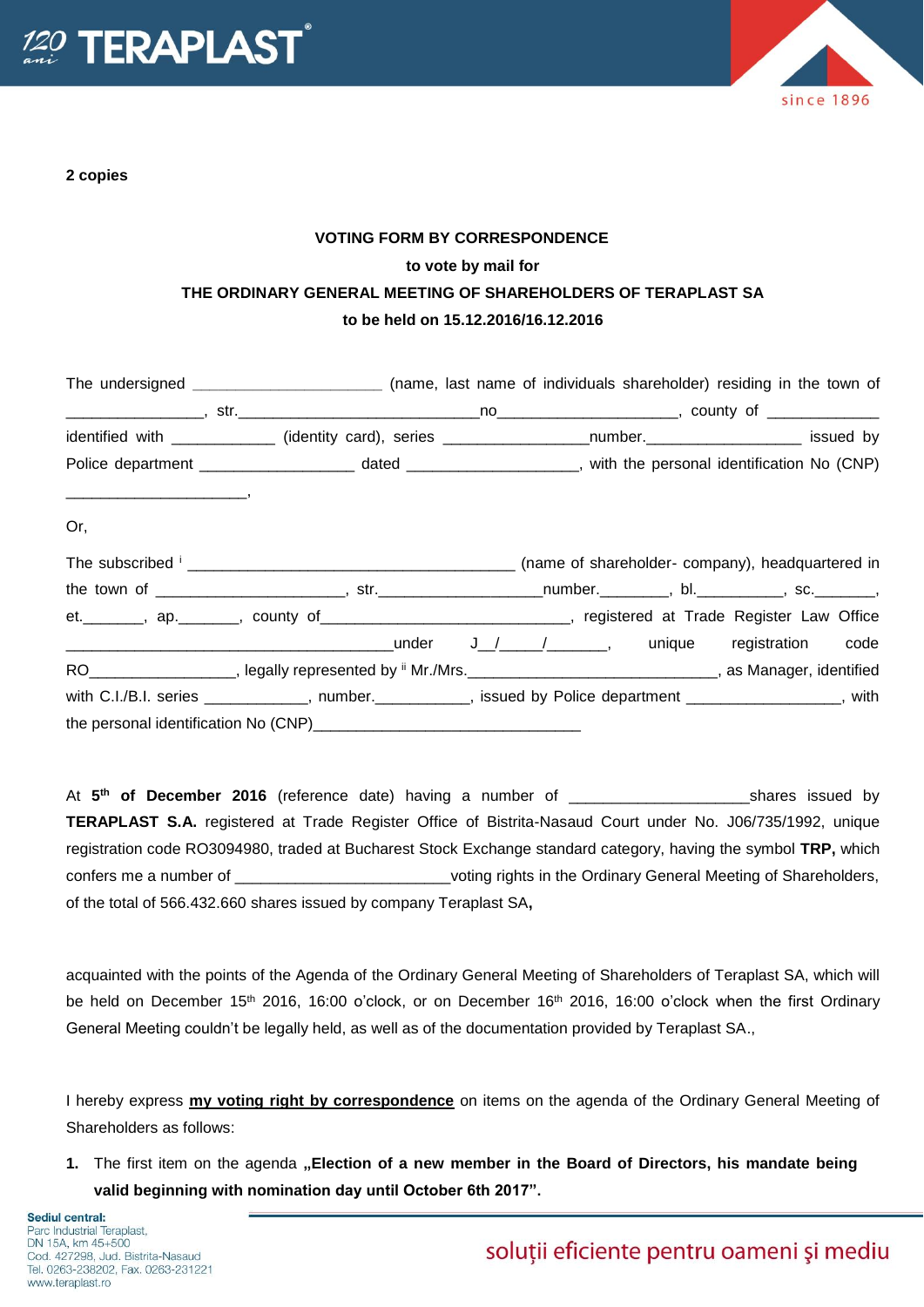



**1.1.Proposal Mr. Mircea Hotoleanu**

| For | <b>Against</b> | <b>Abstaining</b> |
|-----|----------------|-------------------|
|     |                |                   |

**2.** The second item on the agenda: **"Empowering Mr. Dorel Goia and Mrs. Magda-Eugenia Palfi-Tirau to negotiate new managers' contract of mandate and to sign it, either of the two, in the name and on behalf of the Company.** 

| For | <b>Against</b> | Abstaining |
|-----|----------------|------------|
|     |                |            |

**3.** The third item on the agenda: **"Establishing the registration date which serves to identify the shareholders who will be affected by the decisions adopted by the General Ordinary Meeting of Shareholders. The date proposed by the Board of Directors is January 10th 2017.**

| For | <b>Against</b> | Abstaining |
|-----|----------------|------------|
|     |                |            |

**4.** The fourth item on the agenda: **"Approval of the date January 9th 2017 as "ex-date", respectively the date previous to the registration date when the financial instruments, subject of the decision of the corporate bodies, are transacted without the rights resulting from such decision, pursuant to art. 2 letter f) of Regulation No. 6/2009 regarding the exercise of certain rights of the shareholders within the general assemblies of the trading companies, amended and completed by Regulation no. 13/2014 regarding the amendment and completion of certain regulations issued by the Security National Board (herein referred to as NSC Regulation No. 6/2009)".** 

| For | <b>Against</b> | <b>Abstaining</b> |
|-----|----------------|-------------------|
|     |                |                   |

**5.** The fifth item on the agenda: **"Empowering the Chairman of the Board of Directors to sign for and on behalf of all shareholders present at the assembly, the Decision of A.G.O.A."**

| For | <b>Against</b> | Abstaining |
|-----|----------------|------------|
|     |                |            |

**6.** The sixth item on the agenda: **"Empowering the legal adviser, Mrs. Kinga Vaida, identified by ID series XB, No. 370326 and/or Mrs. Diana Bretfelean, identified by ID series X.B. no. 515915, to accomplish all formalities regarding registration of the OGMS Decision at the Trade Register of Bistrita-Nasaud Law Court and to publish such decision in the Official Gazette of Romania, Part 4".** 

| For | <b>Against</b> | <b>Abstention</b> |
|-----|----------------|-------------------|
|     |                |                   |